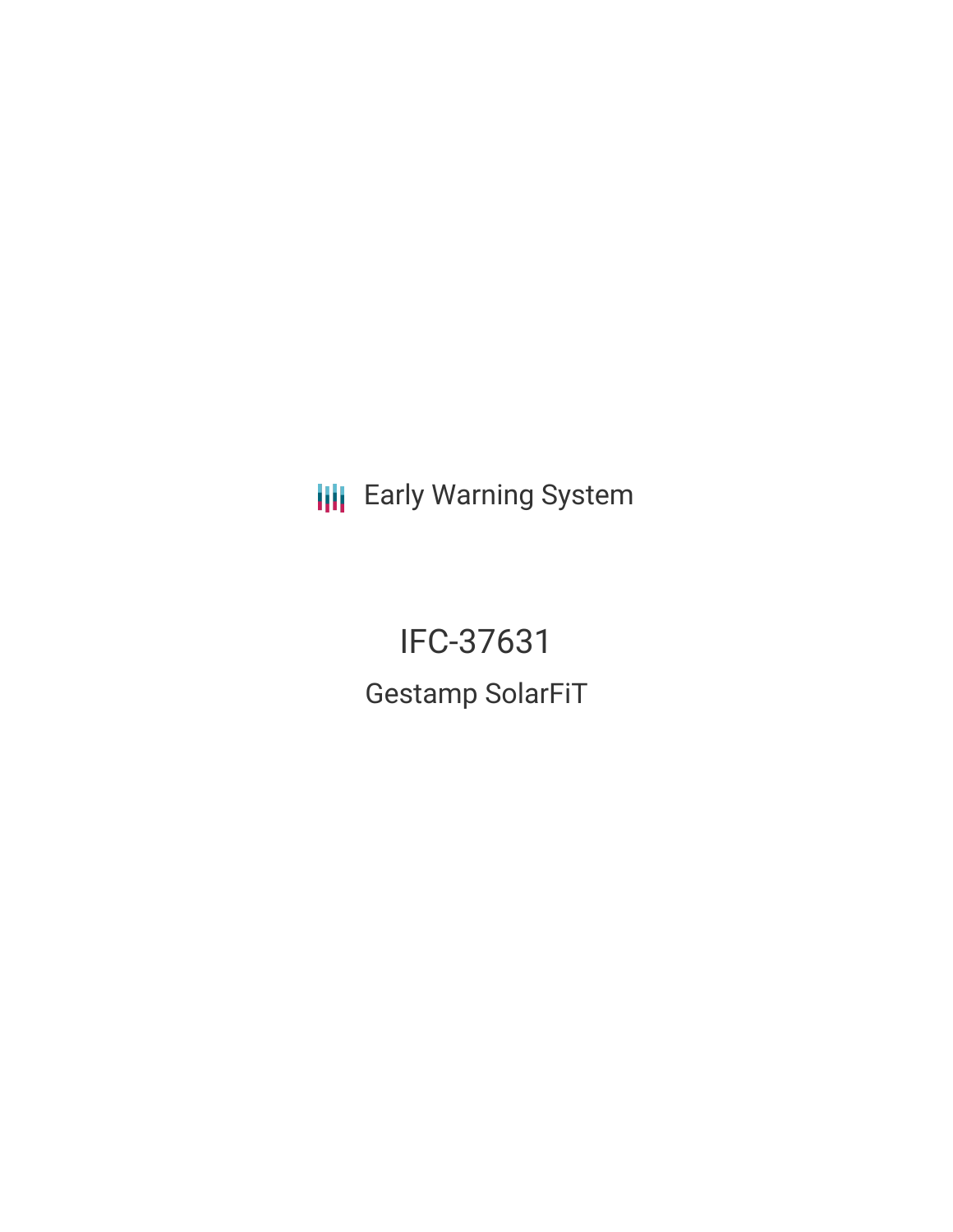

# **Quick Facts**

| <b>Countries</b>               | Egypt                                   |
|--------------------------------|-----------------------------------------|
| <b>Financial Institutions</b>  | International Finance Corporation (IFC) |
| <b>Status</b>                  | Proposed                                |
| <b>Bank Risk Rating</b>        | B                                       |
| <b>Borrower</b>                | Gestamp Solar SAE                       |
| <b>Sectors</b>                 | Energy                                  |
| <b>Investment Type(s)</b>      | Loan                                    |
| <b>Investment Amount (USD)</b> | $$96.00$ million                        |
| <b>Project Cost (USD)</b>      | \$128,00 million                        |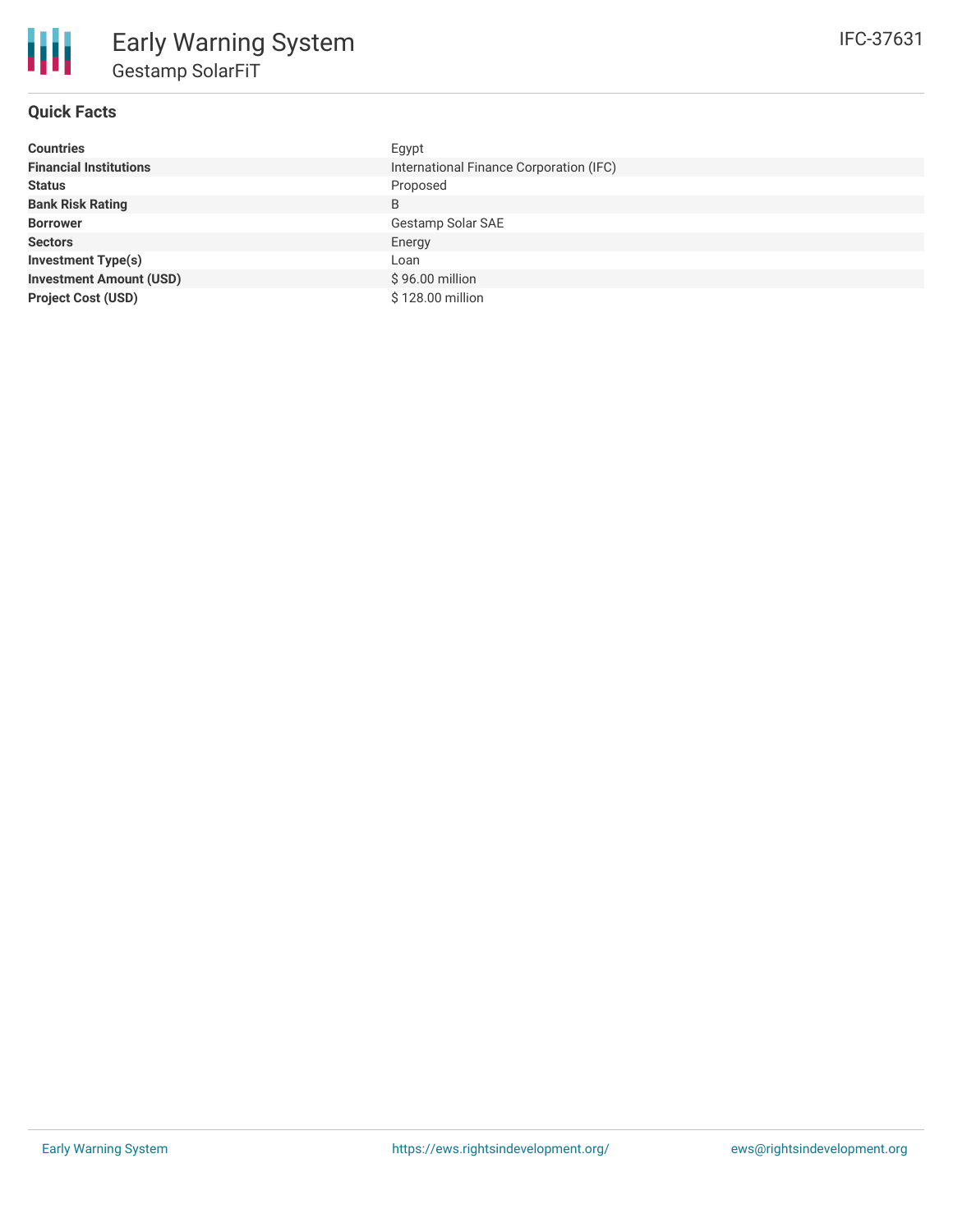

# **Project Description**

The project is a 50 MW photovoltaic (PV) plant being developed by AlTawakol Electrical Company (GILA) S.A.E., X-ELIO Energy S.L and Spectrum International for Renewable Energy LLC (the sponsors). These sponsors will own the Project Company "XELIO SAE", and have selected a joint venture between Elecnor and Consolidated Contractors Company (the "JV Elecnor-CCC") as the EPC and O&M contractor for the project. The total project cost is estimated at up to US\$128 million with a proposed IFC A loan of approximately US\$20 million and a B loan of up to US\$76.1 million.

The project will be located within Egypt's New and Renewable Energy Agency (NREA)'s 37.2 km2 Benban 1.8 GW PV solar park comprising 39 separate PV plots, situated 12 km west of the nearest village (Benban), and 15 km west of the Nile River. It is close to the Luxor-Aswan road, 40 km northwest of Aswan city, in the Aswan Governorate of Upper Egypt. The project occupies a 97-hectare plot (SBN 1-1) located on the northern boundary of the Benban PV solar park. The Benban PV solar park is being constructed on open desert land that is owned by the Government of Egypt. All of the 39 PV development sites are greenfield, and none have begun construction. The area is mainly flat, with sand and gravel dunes, and with no notable natural vegetation and no human activities.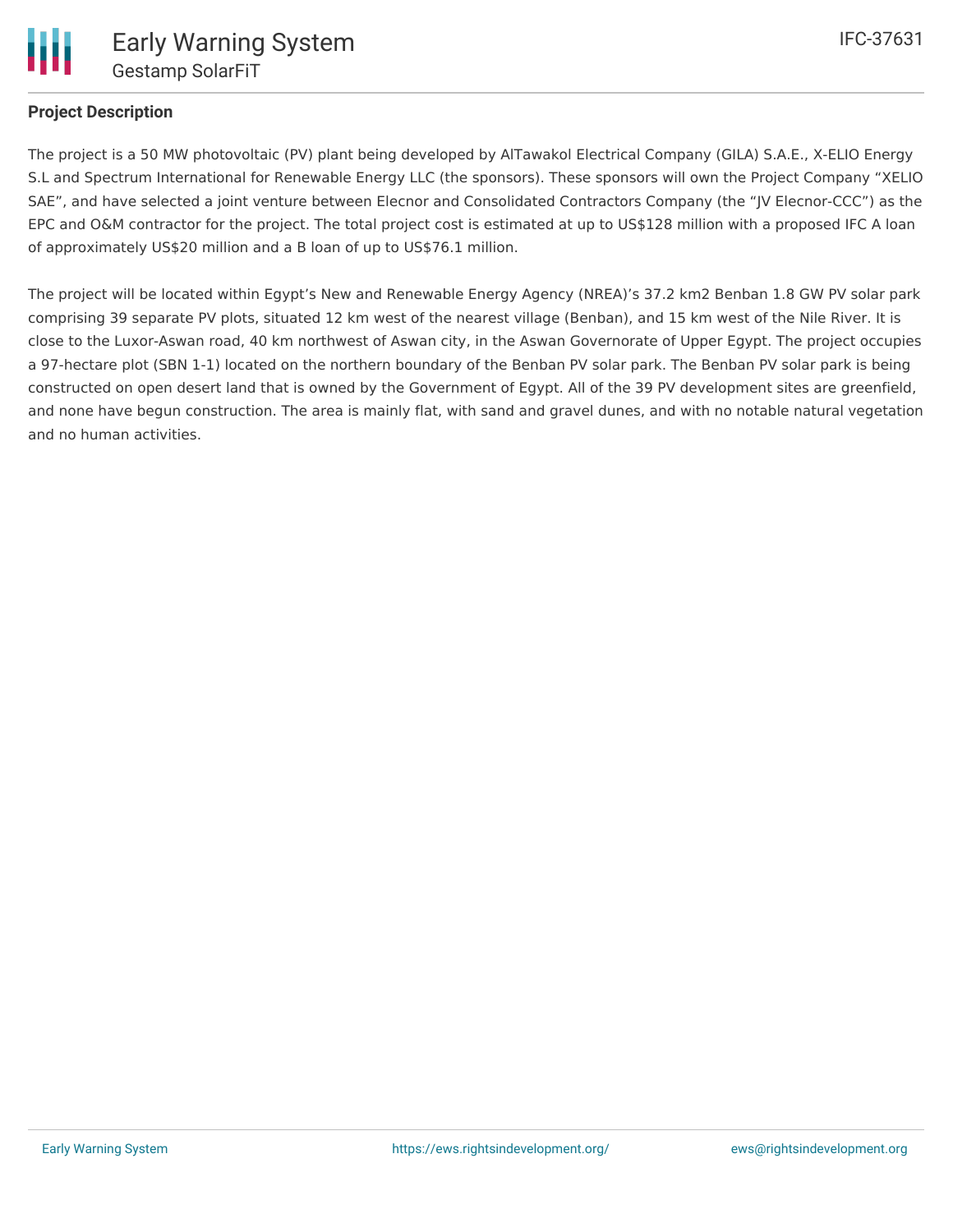### **Investment Description**

• International Finance Corporation (IFC)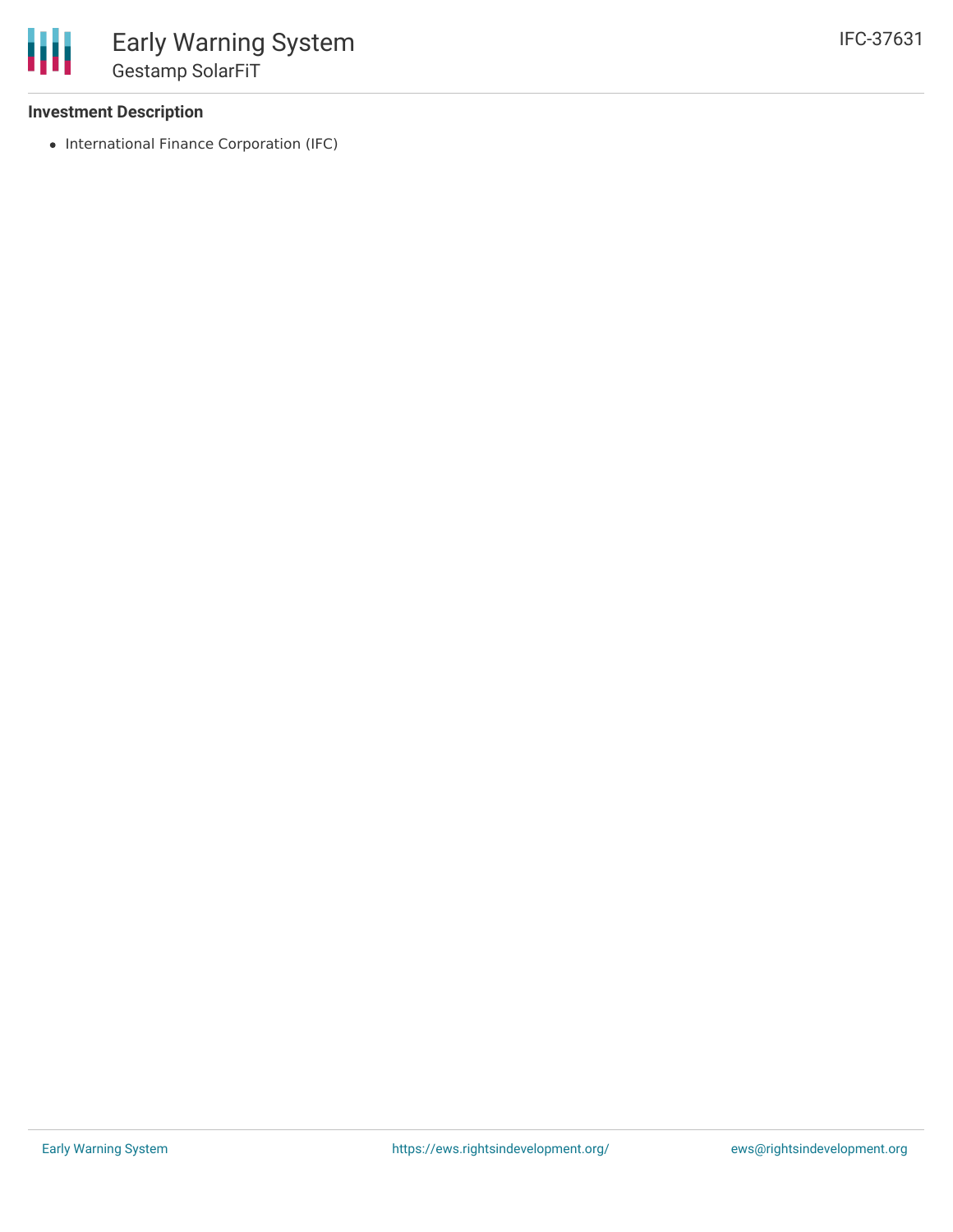

# **Contact Information**

Company Contact Information Name Carla Di Tillio Title: Project Manager Address: via Lima 48, 00198 Roma (Italy) Email: mailto:carla.ditillio@x.elio.com Phone: +39 366 631 78 26

#### Accountability Mechanism of the IFC

The Compliance Advisor Ombudsman (CAO) is the independent complaint mechanism and fact-finding body for people who believe they are likely to be, or have been, adversely affected by an IFC or MIGA- financed project. If you submit a complaint to the CAO, they may assist you in resolving a dispute with the company and/or investigate to assess whether the IFC is following its own policies and procedures for preventing harm to people or the environment. If you want to submit a complaint electronically, you can email the CAO at CAO@worldbankgroup.org. You can learn more about the CAO and how to file a complaint at http://www.cao-ombudsman.org/